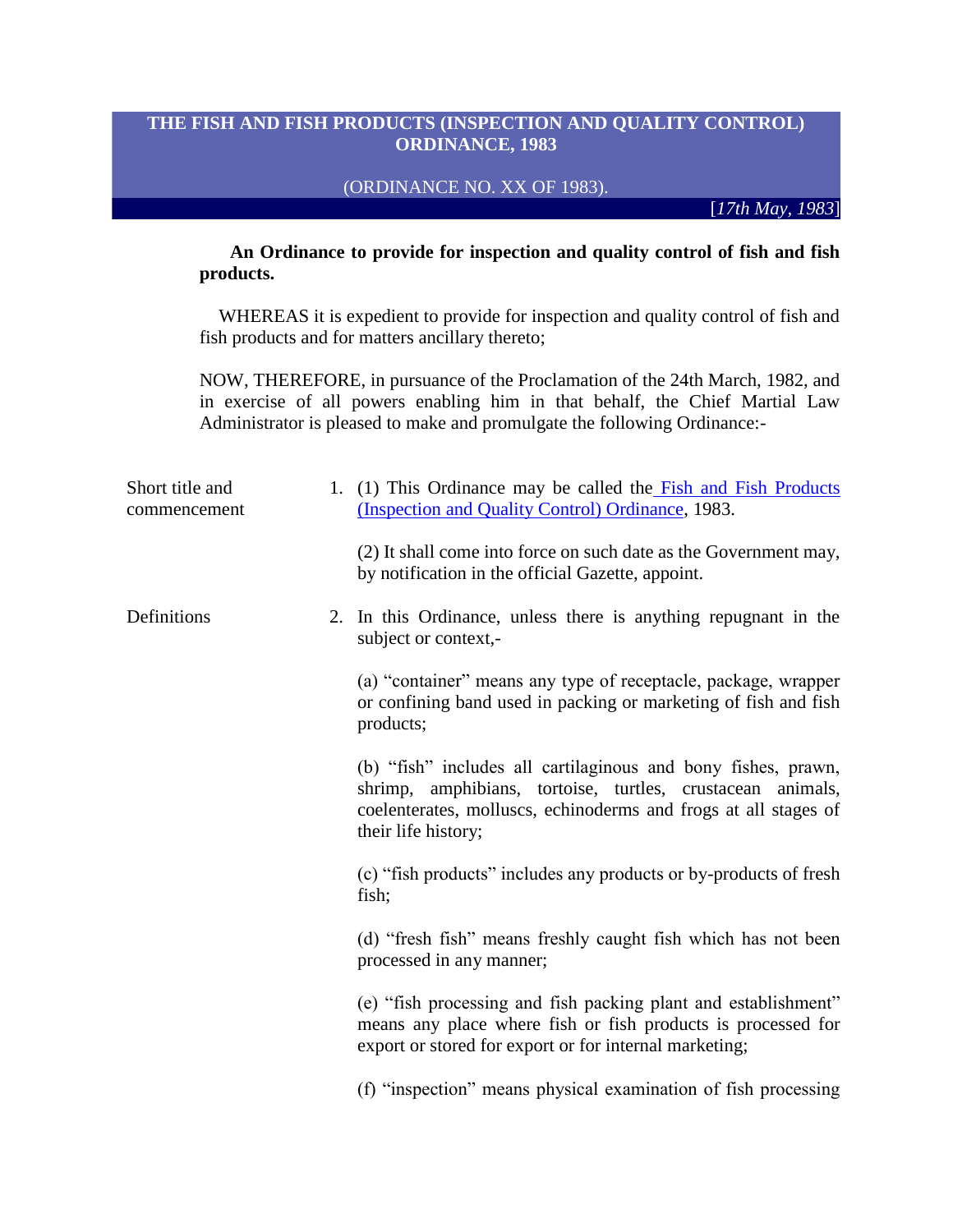and packing plants with regard to hygiene and sanitation and physical, chemical and bactereological examination of fish and fish products;

(g) "processing" includes cleaning, filleting, icing, packing, canning, freezing, smoking, salting, cooking, pickling, drying or preparing fish in any other manner for marketing; and

(h) "quality control" means the technique by which conformity of a product to establish standard is assured.

Rule making powers 3. (1) The Government may, by notification in the official Gazette, make such rules as appear to it to be necessary or expedient for ensuring the quality of fish and fish products for export and of the containers thereof.

> (2) Without prejudice to the generality of the powers conferred by sub-section (1), the rules may provide for all or any of the following matters, namely:-

> (a) prescribing grades, quality and standard of fish and fish products;

> (b) regulation of catching, handling and marketing of fish or, as the case may be, fish products;

> (c) processing, storing, grading, packaging, marking, transporting and inspection of fish and fish products;

> (d) prescribing the quality and specifications for containers of fish and fish products and the marking and inspection of such containers;

> (e) requiring the registration of fish processing and fish packing plant and establishment for freezing, processing and preservation of fish and fish products;

> (f) requiring the licensing of persons dealing in freezing, processing and preservation of fish and fish products;

> (g) determining the requirements of the equipment, construction and sanitary operation of fish processing and fish packing plant and establishment and boats, vehicles and other carriers used in connection with fishing and fish processing and fish packing plant and establishment or export of fish;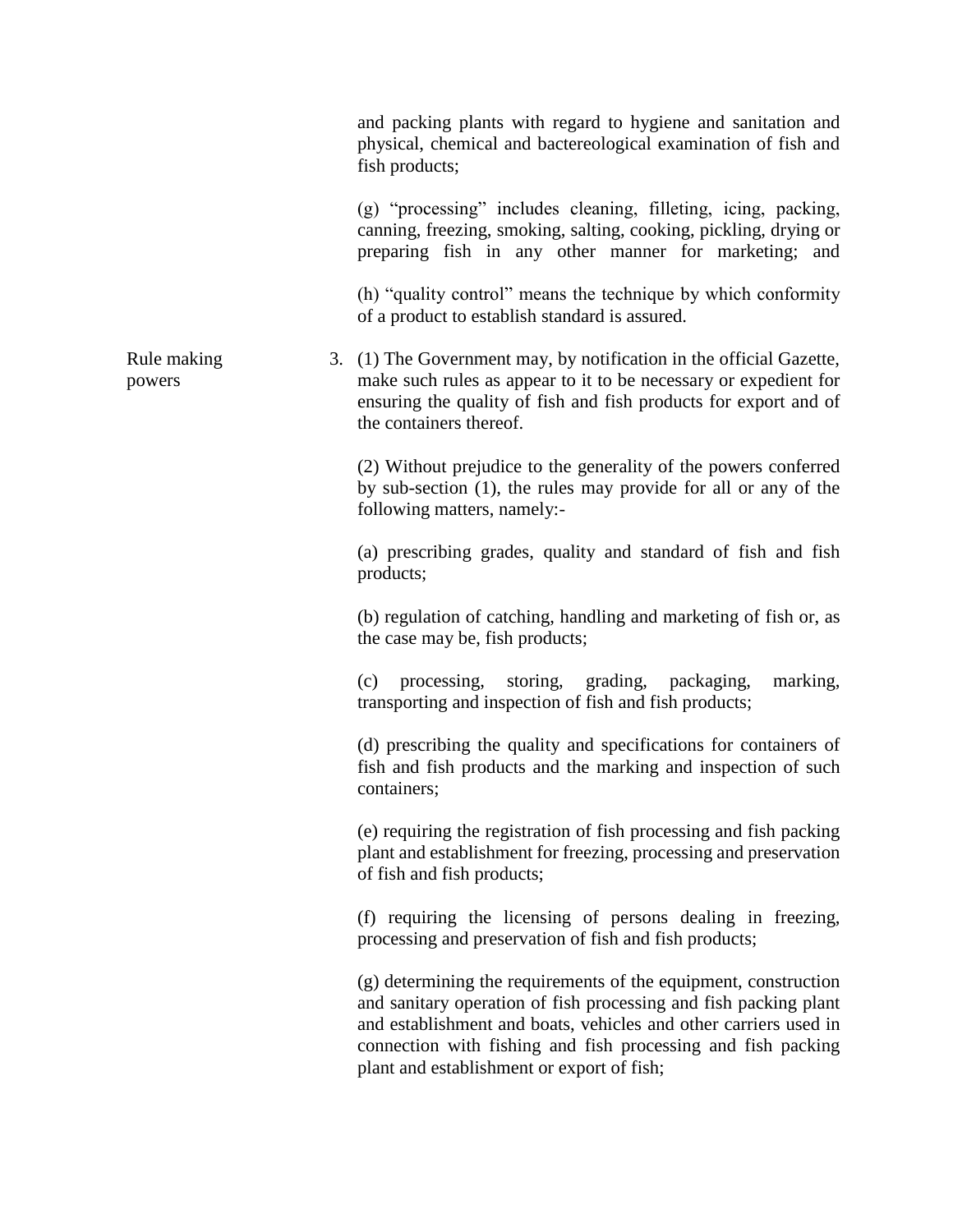(h) prescribing the fees for registration of fish processing and fish packing plant and establishment and for issuance of licences and inspection of laboratory analyses of fish and fish products samples;

(i) prohibiting the sale or offering for sale or holding in possession for sale, except in accordance with the manner and upon fulfilment of the requirements prescribed in this behalf, any fish, fish products or container under any grade, name or standard;

(j) prescribing the sampling procedure and the manner in which samples of any fish and fish products may be taken;

(k) prohibiting or restricting marketing or offering or any attempt to market or offer, without obtaining quality control certificate from the Government, of any fresh, frozen, processed or preserved fish or container thereof; and

(l) manner of disposal of fish and fish products which do not conform with the prescribed standard or is otherwise considered unwholesome or unfit for human consumption.

4. (1) The Government may, for the purpose of seeing that the provisions of this Ordinance and the rules made thereunder have been complied with, appoint such person or persons to be Inspectors as it deems fit and any Inspector appointed under this sub-section or any officer empowered by the Government in this behalf may,-

(a) at all reasonable times enter any place or premises or go on board any steamship, vessel or boat, any railway car, truck, carriage, aircraft or other vehicle used for the carriage and storage of fish and fish product and inspect the same and open any container if he believes or has reason to believe that the container contains fish and fish products and take sample of any fish or fish products for inspection free of cost; and

(b) require and enforce production of any book, shipping bills, bills of lading or other documents or papers for inspection or for the purpose of obtaining copies thereof or extracts therefrom.

(2) No person shall obstruct, impede or refuse admittance, or aid or assist in the obstruction, impedence or refusal of admittance, to an Inspector or any officer empowered under sub-section (1) in the performance of his duties under that sub-section.

Inspection to ensure compliance with the provisions of the Ordinance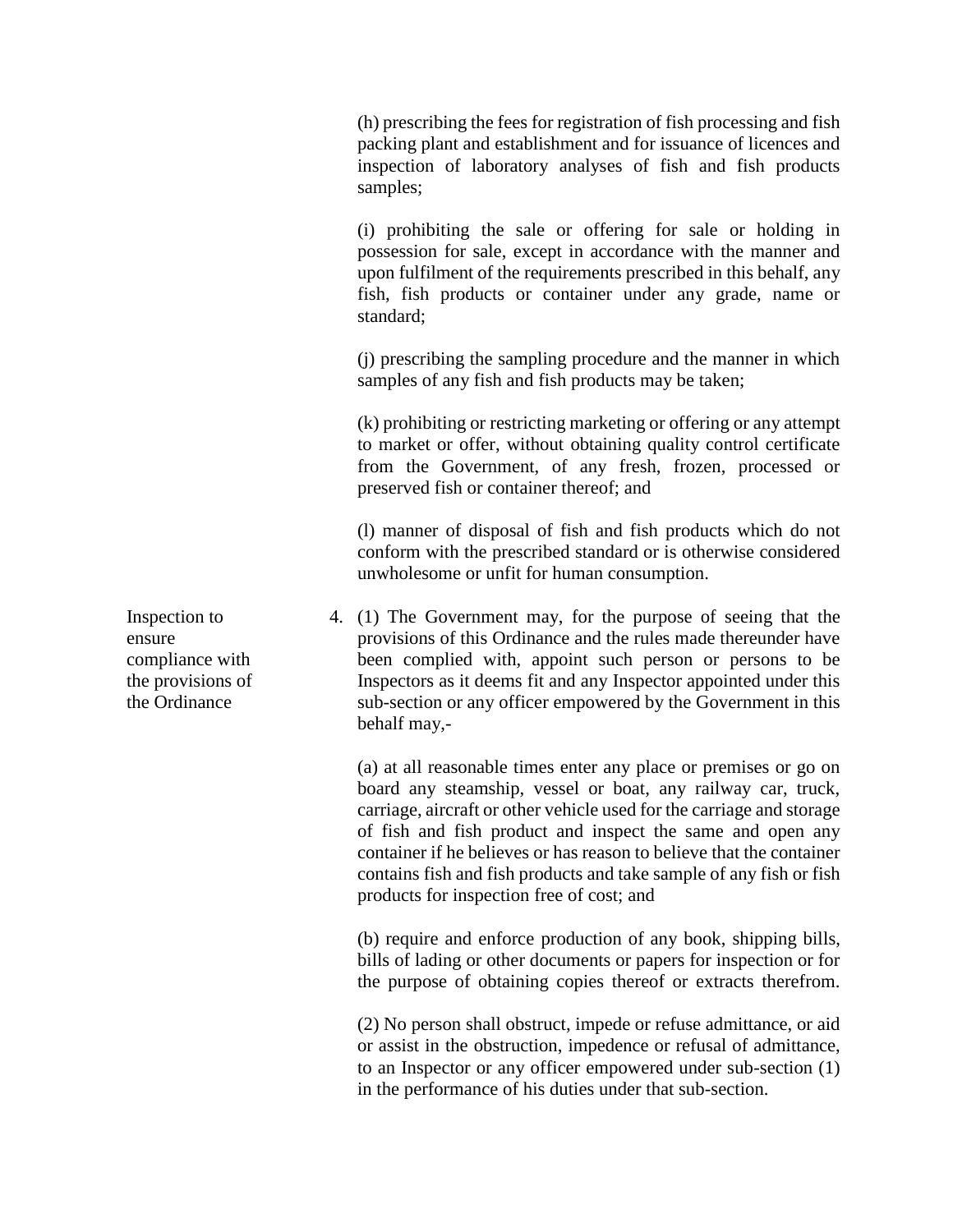| Export, etc of fish                                                            | 5. No person shall export or sell for export or have in his possession for<br>export, or deal in, any fish or fish products intended for human<br>consumption which is decomposed, unwholesome or contaminated with<br>pathogenic organisms.                                                                                                                                      |
|--------------------------------------------------------------------------------|-----------------------------------------------------------------------------------------------------------------------------------------------------------------------------------------------------------------------------------------------------------------------------------------------------------------------------------------------------------------------------------|
| Handling, etc of<br>fish and fish<br>product                                   | 6. No person who is suffering from leprosy, tuberculosis or such other<br>contagious disease as the Government may, by notification in the official<br>Gazette, specify, shall catch, handle, carry or, process or cause to catch,<br>handle, carry or process fish or, as the case may be, fish products or work<br>in fish processing and fish packing plant and establishment. |
| Operation of fish<br>processing and<br>fish packing plant<br>and establishment | 7. (1) No person shall operate any fish processing and fish packing plant<br>or establishment without obtaining a licence to be issued in this behalf<br>by the Government in such form as it may determine.                                                                                                                                                                      |
|                                                                                | (2) An application for granting a licence under sub-section (1) shall be<br>made by the person concerned in such form as the Government may<br>determine.                                                                                                                                                                                                                         |
|                                                                                | (3) Where the Government is satisfied that the provisions of this<br>Ordinance and the rules made thereunder have been complied with, it<br>shall grant to the applicant a licence which may contain such conditions<br>as it may impose in this behalf.                                                                                                                          |
|                                                                                | (4) If it is found that the applicant has not complied with the provisions<br>of this Ordinance or the rules made thereunder, the Government may<br>refuse to grant the licence applied for.                                                                                                                                                                                      |
| Appeal                                                                         | 8. Any person aggrieved by any order under this Ordinance may, within<br>thirty days from the date of the order, file an appeal against the order, to<br>the Government whose decision in the matter shall be final.                                                                                                                                                              |
| Penalty for<br>contravention of<br>section $4(2)$                              | 9. Any person who contravenes the provisions of sub-section (2) of<br>section 4 shall be punishable with imprisonment for a term which may<br>extend to three months, or with fine which may extend to Taka five<br>thousand, or with both.                                                                                                                                       |
| Penalty for<br>contravention of<br>section 5 or 6                              | 10. Any person who contravenes the provisions of section 5 or 6 shall be<br>punishable with imprisonment for a term which may extend to six<br>months, or with fine which may extend to Taka five thousand, or with<br>both.                                                                                                                                                      |
| Penalty for<br>consecutive<br>offences                                         | 11. (1) A person who after being convicted for contravention of sub-<br>section (2) of section 4, section 5 or section 6, or any rule made<br>thereunder, is convicted for the second or subsequent times, he shall, for                                                                                                                                                          |